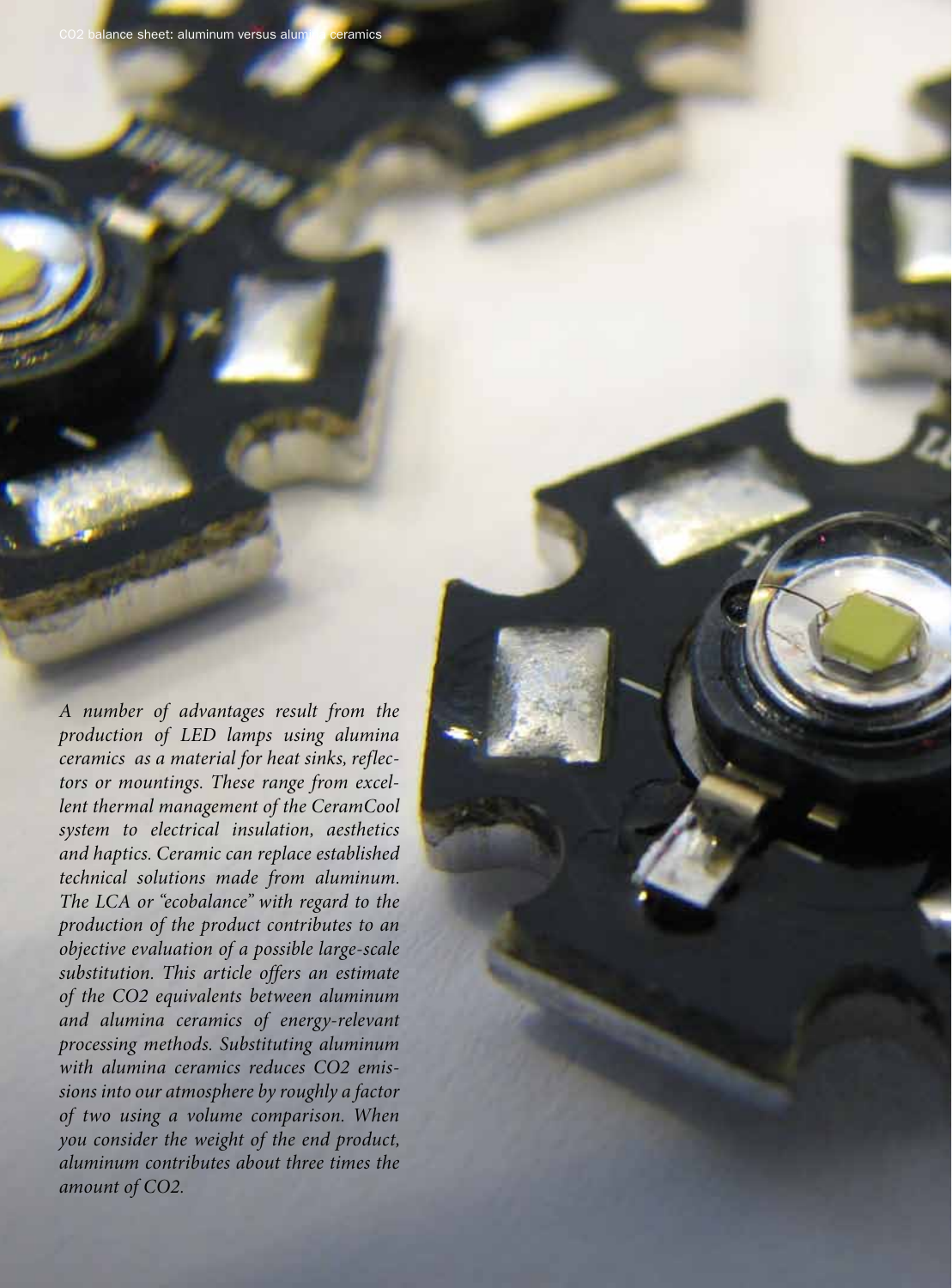## **CO<sub>2</sub>** balance sheet: aluminum versus alumina ceramics

## *An excursion into manufacturing processes with a focus on CO2 generation*

*Dr. Meinhard Kuntz, Manager Oxide Development at CeramTec GmbH* 

**B** auxite is a rock mainly comprising<br>aluminum oxides (e.g. boehmite,<br>gibbsite, diaspore) and typical impurities minerals that are various hydrous aluminum oxides (e.g. boehmite, gibbsite, diaspore) and typical impurities mainly of iron, silicon and titanium. In particular, the typical dark reddish brown color is a consequence of a significant iron content. This raw material is strip-mined and serves as the basis for the production of aluminum metals and alumina ceramics. Using the Bayer process, a common method invented by Karl Josef Bayer in 1888, bauxite is mixed with a sodium hydroxide solution, finely ground and heated with steam. The aluminum hydroxide dissolves, the impurities precipitate and are separated from the solution with filters (red mud). As the solution cools down, the purified aluminum hydroxide finally precipitates.

A.R. RDS

The purification of the hydroxide requires around 0.5 kWh of electricity per kg of ceramic alumina powder, which develops through calcination. This is achieved by heating aluminum hydroxide to 1200˚C, which removes the water, converts the hydroxide into oxide and results in  $\text{Al}_2\text{O}_3$ . The calcination kilns are fired with natural gas, using roughly  $0.5m<sup>3</sup>$  per kg of  $\mathrm{Al}_2\mathrm{O}_3$ . The manufacturing process for metallic aluminum and alumina ceramics is identical up to this point. Using stoichiometry, 530 g of aluminum is obtained from 1000g of  $\mathrm{Al}_2\mathrm{O}_3$ . For the CO<sub>2</sub> balance sheet this means that the energy consumption from the Bayer process is about twice as high for 1 kg of aluminum than for 1 kg of alumina ceramics. This fact is considered in the tabular overview in the calculation by a factor of two.

The processes go different ways after calcination. By far, the most amount of energy is required for fused-salt electrolysis, during which metallic aluminum is obtained from the alumina powder. The melting temperature of  $\text{Al}_2\text{O}_3$  is very high (apprx. 2200˚C). It is thus necessary to mix the alumina powder with cryolite ( $\text{Na}_3\text{AlF}_6$ ), which reduces the melting temperature down to approximately 950˚C. At fused-salt electrolysis the aluminum metal is deposited at the cathode in the electrolytic cell. The anode consists of carbon blocks that decompose to  $CO<sub>2</sub>$  during the reaction. This process consumes 15 kWh of electrical energy and additionally directly releases 1.2 kg of  $\mathrm{CO}_2$  per kilogram of aluminum. Another important factor to consider in the ecobalance is the formation of harmful gases such as carbon monoxide and hydrogen fluoride. Aluminum takes shape when it is cast; the metal is melted at temperatures of around 700˚C, which consumes comparatively little energy.

After calcination the ceramic powder is ground, dried and, depending on the production process, combined with 2-12% organic binding agents. Die casting is the preferred method for forming powder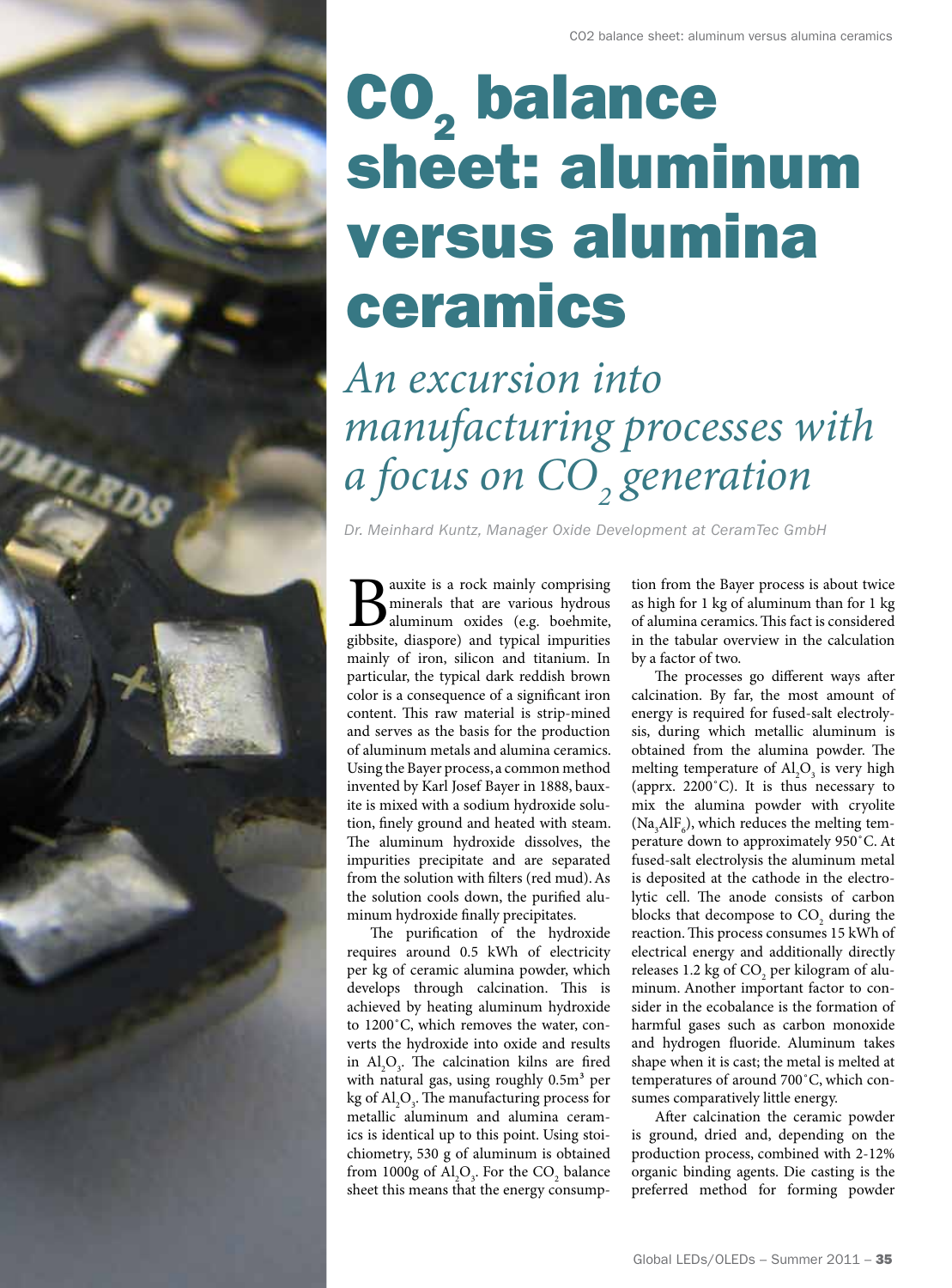

*Figure 1. Bauxite raw material: The basis for the production of aluminum and ceramic. Source: Geological collection, University of Tübingen, thanks to Dr. Udo Neumann*

bodies in mass applications with complex geometries. Dry pressing is suitable for the large-scale production of less complex components. Electricity consumption of 0.4 kWh/kg was assumed together with grinding and drying in evaluating the production process. Sintering requires the most amount of energy in the production of ceramic components, consuming 1 m<sup>3</sup>/ kg of natural gas. Moreover, approx. 0.4 kg of  $\mathrm{CO}_2$  is released for each kilogram of ceramic sintered as the organic binding agents are burned.

This concludes the process evaluation and energy estimates regarding the production of aluminum and alumina ceramic components. A tabular summary of all CO<sub>2</sub> relevant process steps provides a good overview here. Figures from the Bayrisches Landesamt für Umwelt, Infozentrum UmweltWirtschaft [Bavarian State Office for Environment, InfoCenter Environmental Economics] were used in calculating the  $CO<sub>2</sub>$  equivalents of various energy sources. According to these figures, the production of 1 kg of metallic aluminum creates roughly  $13.5$  kg of  $CO<sub>2</sub>$ as opposed to 4.8 kg for 1 kg ceramic alumina. When you consider the weight of the end product, aluminum contributes about three times the amount of  $CO<sub>2</sub>$ .

The density of aluminum is 2.7 g /  $\text{cm}^3$ ;  $\text{Al}_2\text{O}_3$  has a density of 3.9 g/cm<sup>3</sup> (factor 1.44). Replaced by the same volume  $(Al_2O_3)$ : 4.8 kg CO<sub>2</sub>  $\times$  1.44 = 6.9 kg CO<sub>2</sub>), the CO<sub>2</sub> balance is still significantly better for alumina ceramics than for aluminum. Using a rough estimate, substituting aluminum with alumina ceramics for a component of the same size reduces  $CO_2$  emissions into our atmosphere by approximately a factor of two.

Whenever considering  $\mathrm{CO}_2$  we should ask the question at which point a comparison no longer makes sense. Right here, with the heat sink as the end product? One step



*Figure 2. Overview of energy-relevant processing methods. Note: Several energy sources are used in this process. To increase clarity, all numerical values in this article have been simplified and rounded.*



*Formed ceramic parts undergo heat treatment below the melting temperature; alumina Al<sub>2</sub>O<sub>3</sub> e.g. at 1300-1600˚C (air). Sintering uses the most energy of all process steps in the production of ceramic, yet the amount of CO<sub>2</sub> released is only half the amount released in aluminum production.*